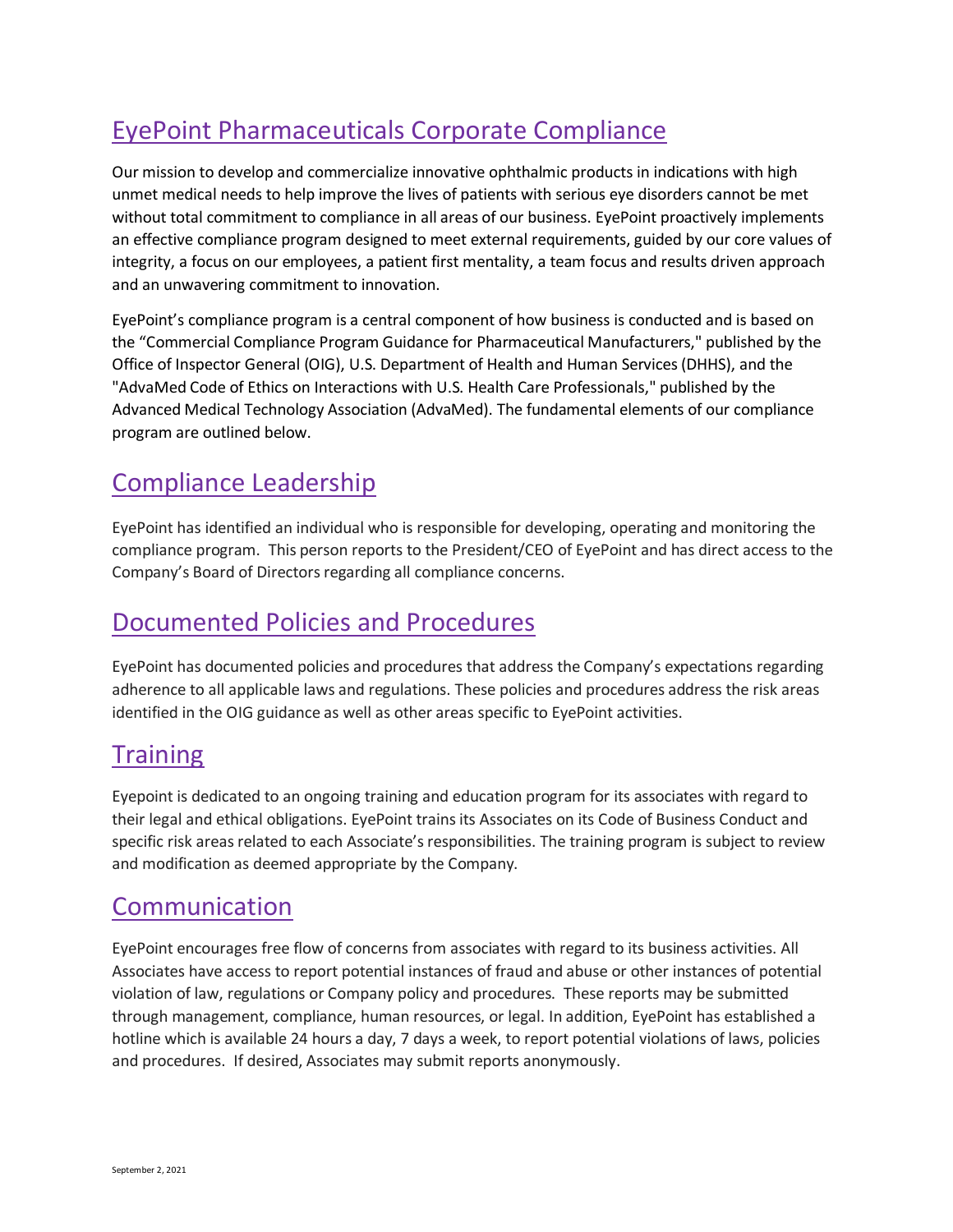To report any potential compliance concerns, please contact the Compliance Hotline at the number or email address below.

855-645-5380 or www.eyepoint.ethicspoint.com

EyePoint does not tolerate any form of retaliation against Associates who report in good faith potential improper, unethical or illegal conduct.

### Auditing and Monitoring

EyePoint's compliance program includes ongoing internal efforts to assess, evaluate, monitor, and audit compliance with the Company's policies and procedures. The results of these activities are reported to management.

#### Corrective Action

EyePoint has an established disciplinary process for those Associates who violate the law, regulations or Company policy and procedures. The Company will investigate the matter based on the nature of the violation and consider discipline to address the violation and prevent or correct where necessary. In addition to imposing appropriate disciplinary action, the Company also assesses whether a violation may be due in part to gaps in EyePoint's policies, procedures, training, business practices and other controls. If so, the Company is committed to implementing corrective and preventative measures to enhance its controls to prevent further violations.

# Annual Declaration of Compliance for Purposes of California Health & Safety Code Sections 119400-119402

EyePoint has developed a Comprehensive Compliance Program (CCP) in accordance with the requirements of California Health & Safety Code sections 119400-119402. EyePoint hereby declares in good faith that it is, in all material respects, in compliance with its CCP and the requirements of California Health & Safety Code §§ 119400-119402. EyePoint has developed and implemented elements of its CCP to address certain issues uniquely raised by the California law. In addition, compliance is a dynamic concept and, therefore, EyePoint periodically assesses the effectiveness of its CCP and may modify aspects of the CCP to enhance it. For a copy of this declaration and a description of EyePoint's CCP, call 617-972-6370.

In accordance with California Health and Safety Code section 119402(d)(1), EyePoint has established an annual limit of \$2,500 for spending on promotional items and activities provided to a health care professional licensed in California. Such items generally are provided to physicians and certain other health care professionals in order to facilitate an educational or scientific discussion about the Company's products, research and development efforts, and other health care-related issues. EyePoint's limit also includes educational items provided to a physician (such as a medical textbook) that are intended to benefit patient care. Additionally, pursuant to California Health & Safety Code § 119402(d)(2) and (3), drug samples given to healthcare professionals intended for free distribution to